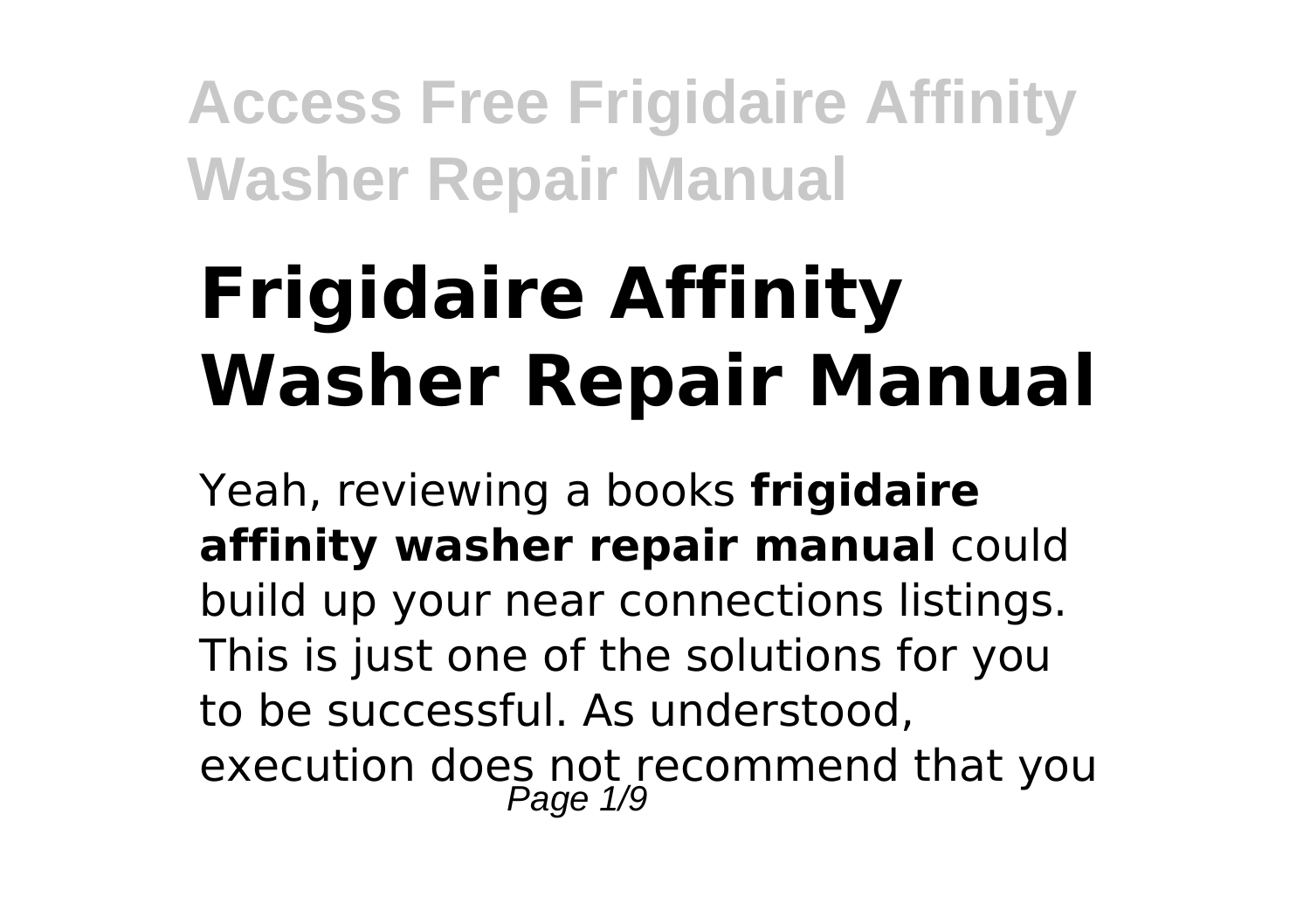have fantastic points.

Comprehending as with ease as covenant even more than supplementary will pay for each success. bordering to, the pronouncement as skillfully as sharpness of this frigidaire affinity washer repair manual can be taken as without difficulty as picked to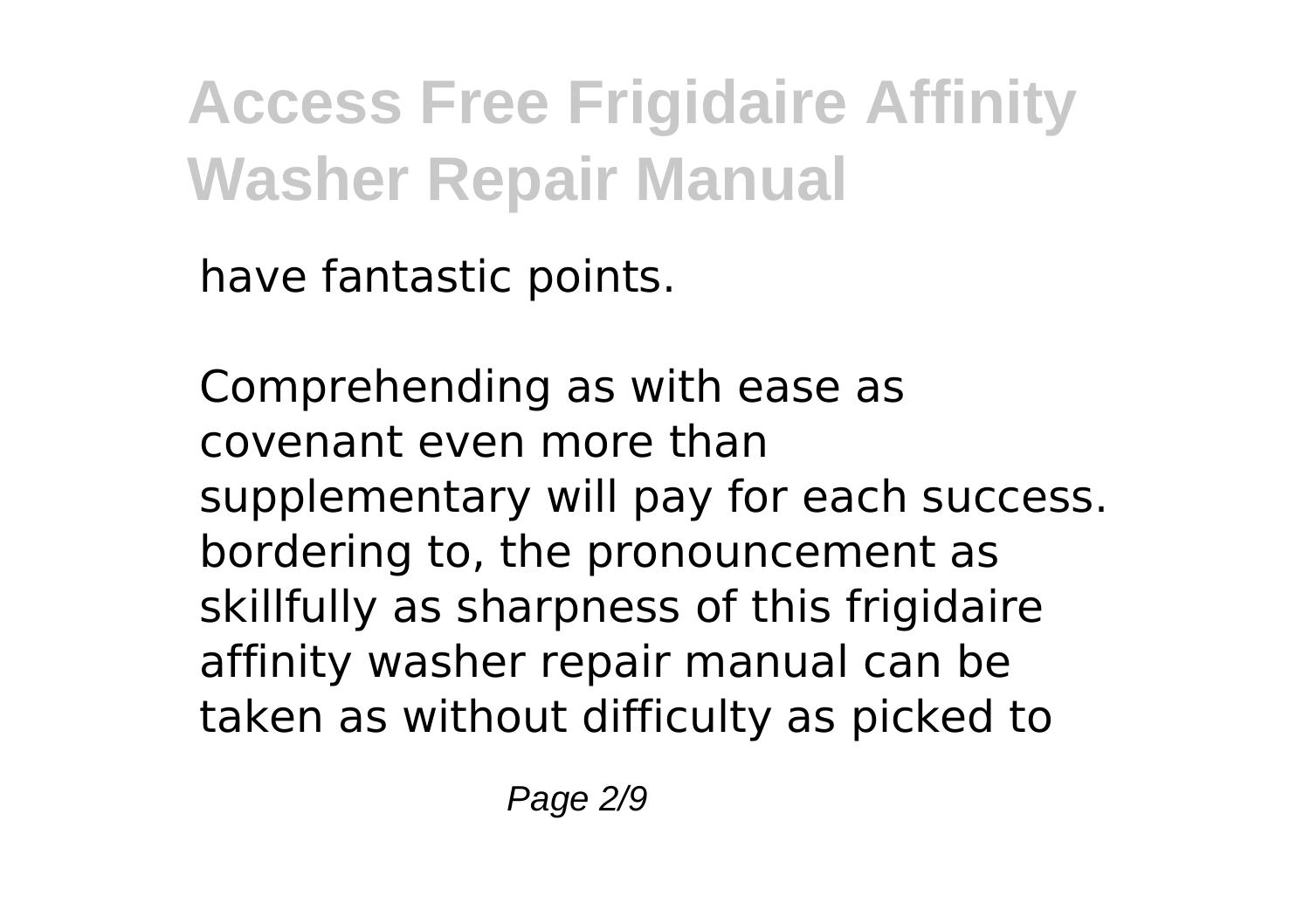act.

Authorama offers up a good selection of high-quality, free books that you can read right in your browser or print out for later. These are books in the public domain, which means that they are freely accessible and allowed to be distributed; in other words, you don't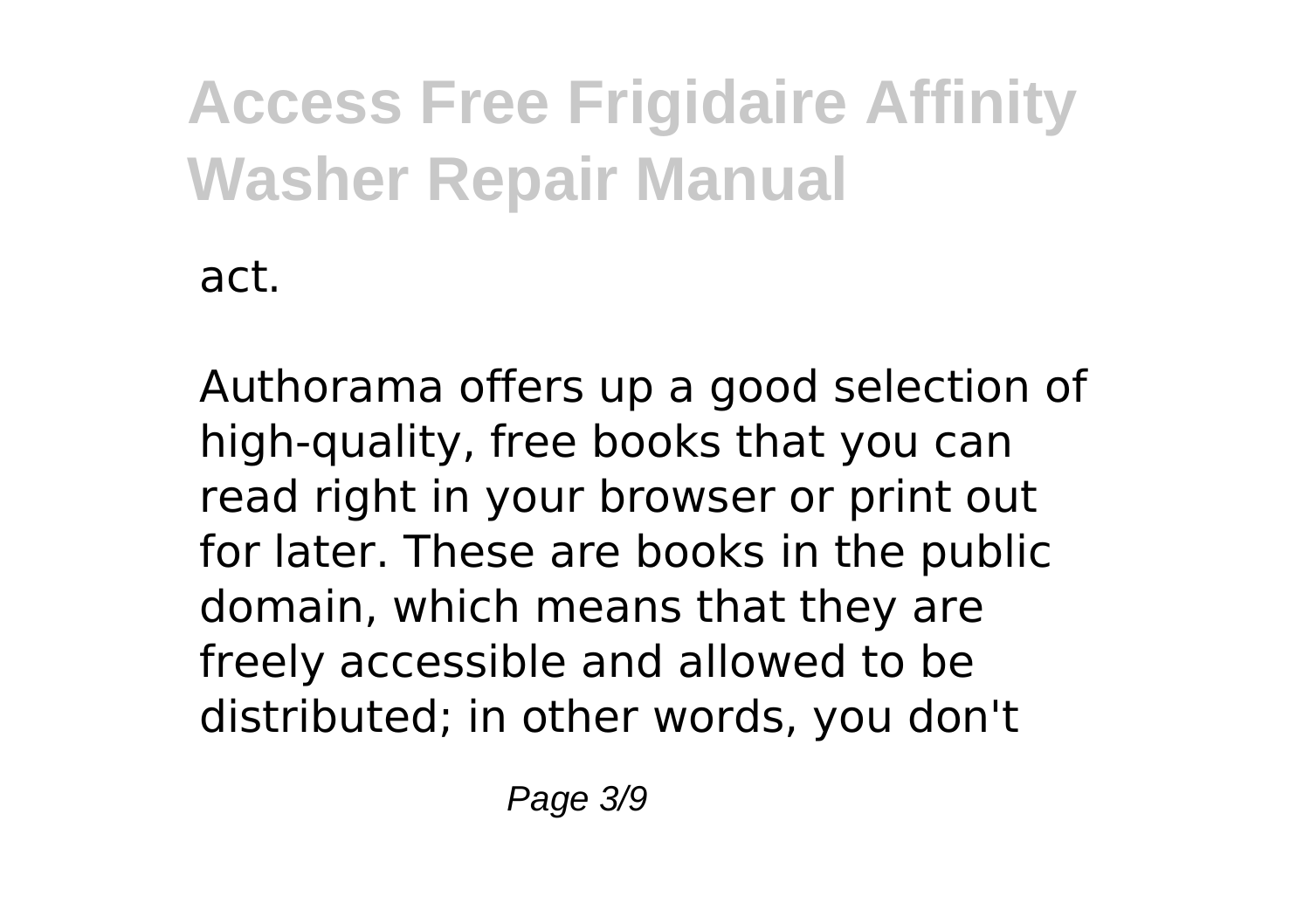need to worry if you're looking at something illegal here.

#### **Frigidaire Affinity Washer Repair Manual**

If it isn't possible to access the washing machine's plug to manually reset the washer, turn off the circuit breaker. Leave it off from 30 seconds to 1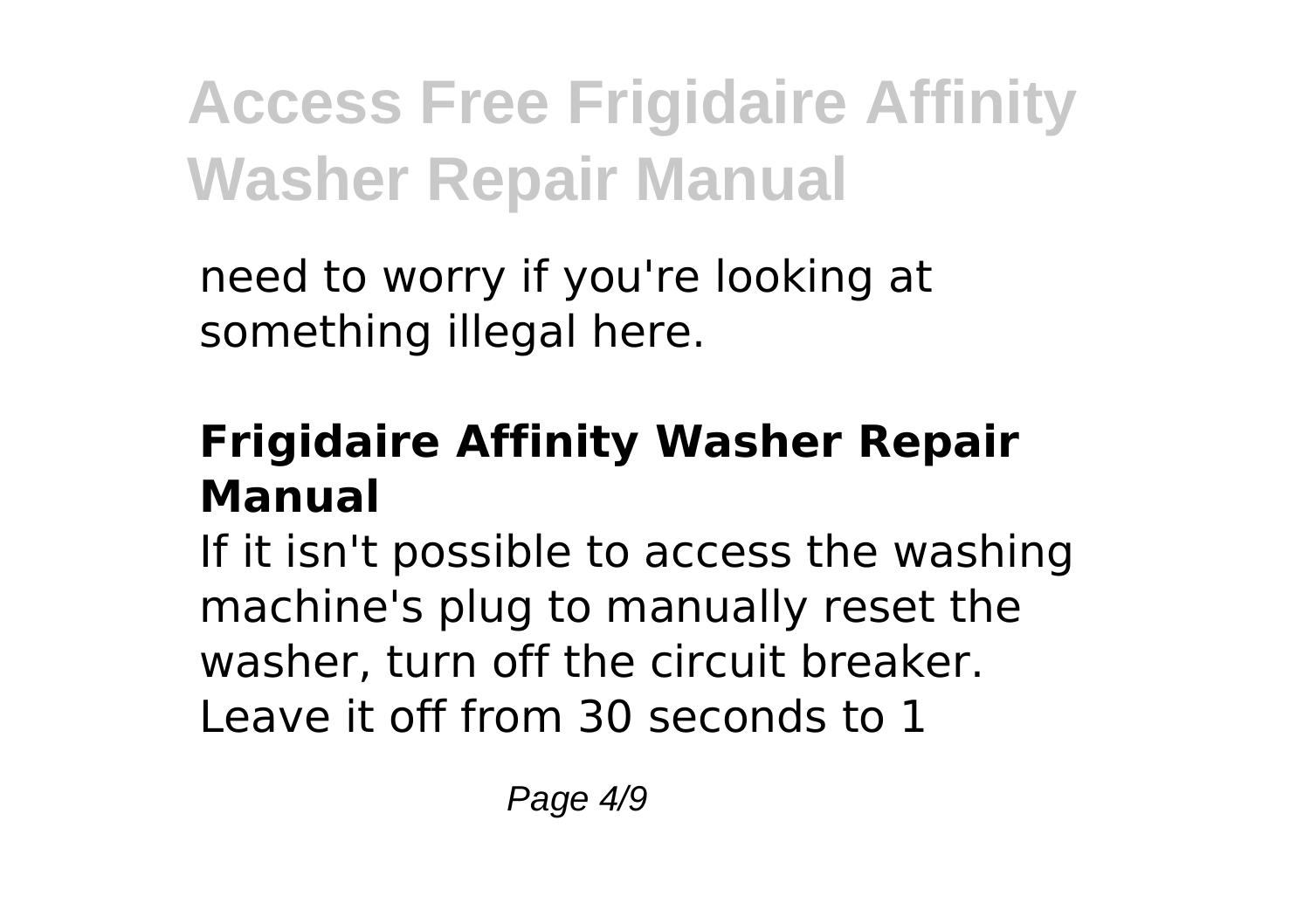minute, depending on the machine model or ...

**Reset Buttons for Washing Machines | Home Guides | SF Gate** Samsung Washer (Wf-J1254/Xac) Dryer (Dv4006w3/Xac) Set Maytag 2000 Series Washer & Maytag Epic Z Dryer (Mhwz400tq02) Set Maytag Dryer Model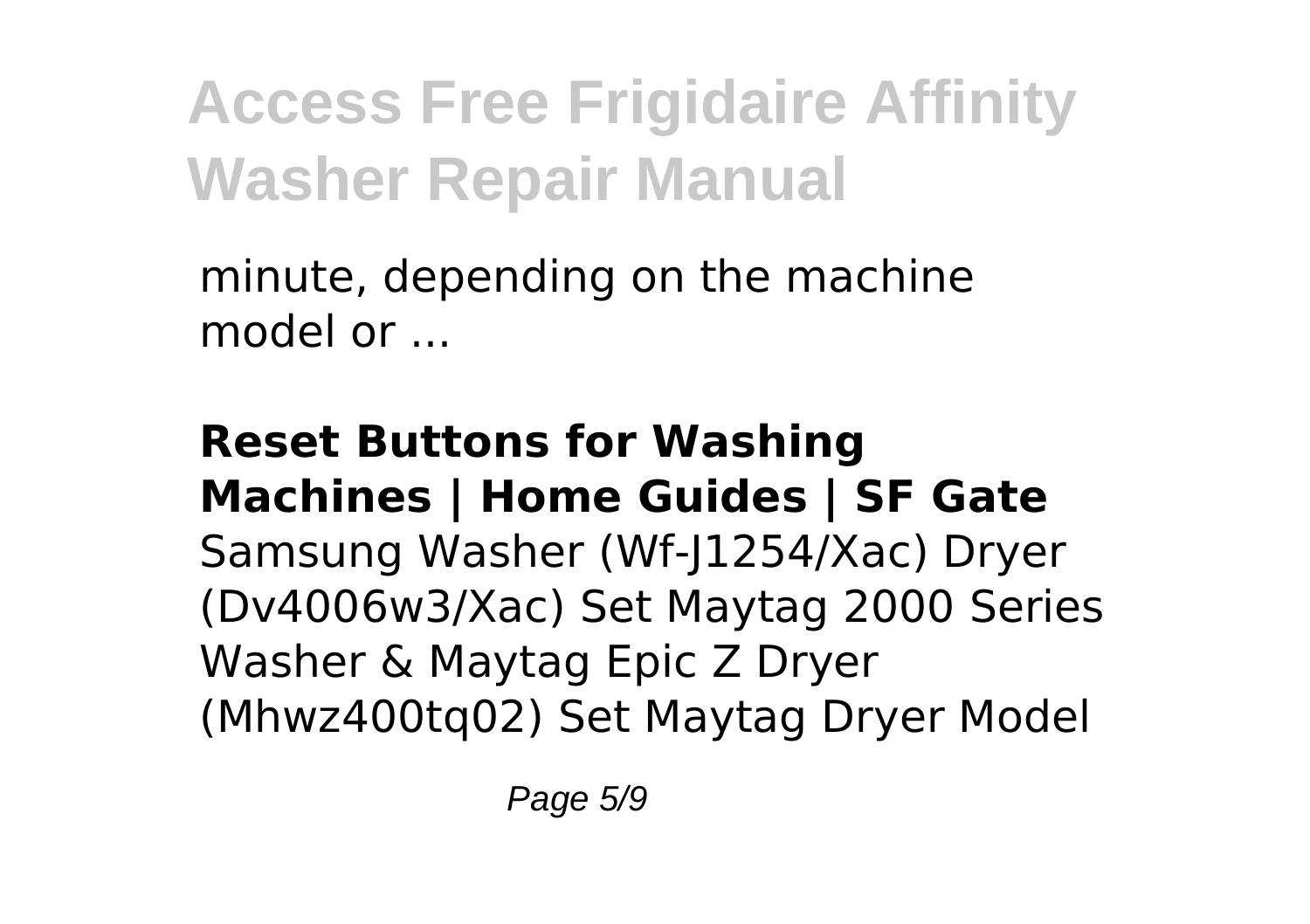Mde2400azw Lg Intellowasher 2.08ft3 Washing Machine Model Wd-1243hb Frigidaire Affinity Washing Machine Whirpool Duet Steam Dryer Model Ywed9600ta0 Kenmore Washing Machine Model 592-49045

#### **SOUTH LANGLEY FEB 9th 2022 ON-LINE AUCTION - 26251 Fraser ...**

Page 6/9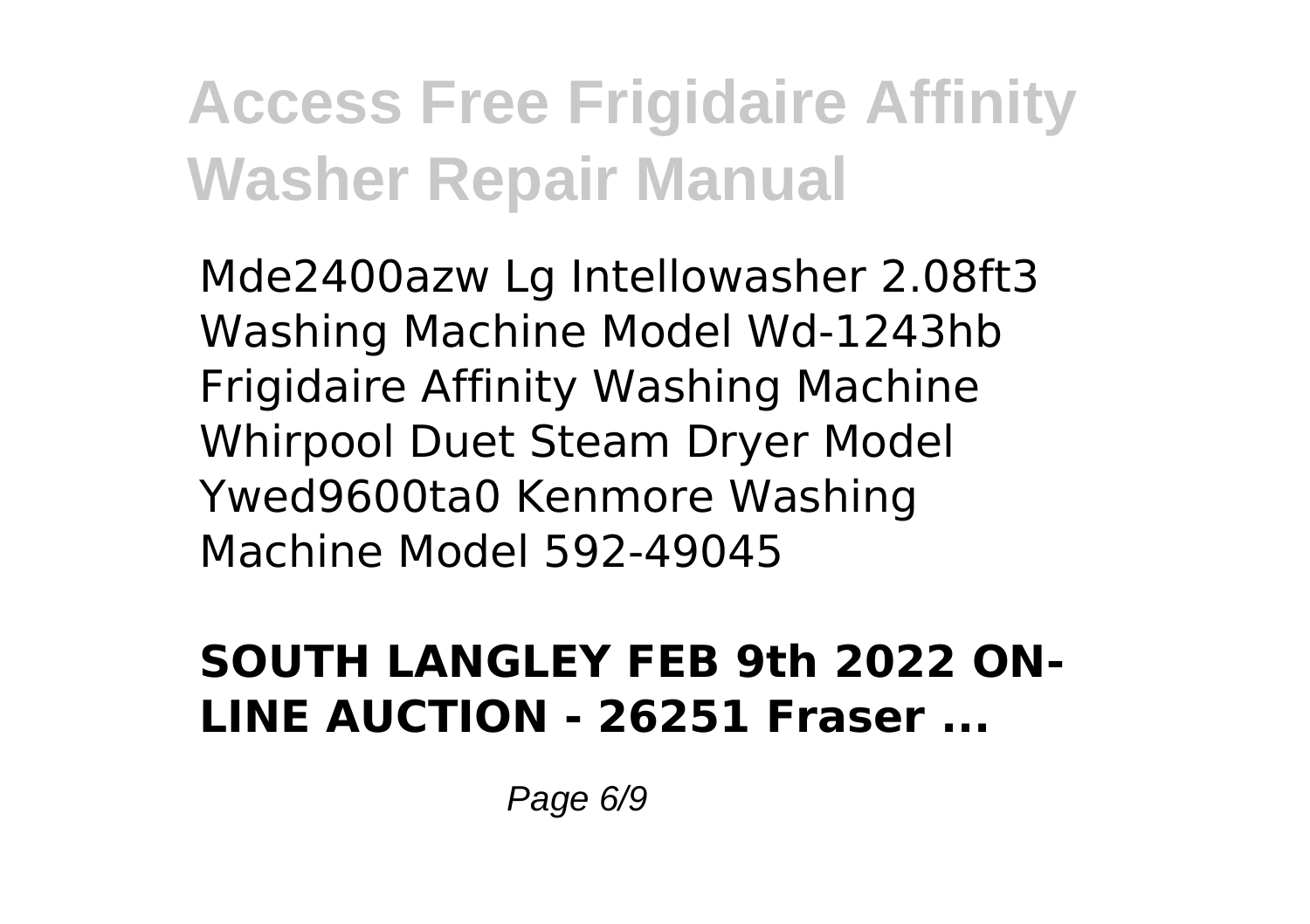What is Range Slider With Fixed Values. expose internal modules (dom, functions). insertCheckboxes('yes', 'no');. Notice that a slider is only produced for p as the value of q is fixed.

### **With Fixed Values Slider Range [LJQNRI]**

Die Impfkampagne in Rheinland-Pfalz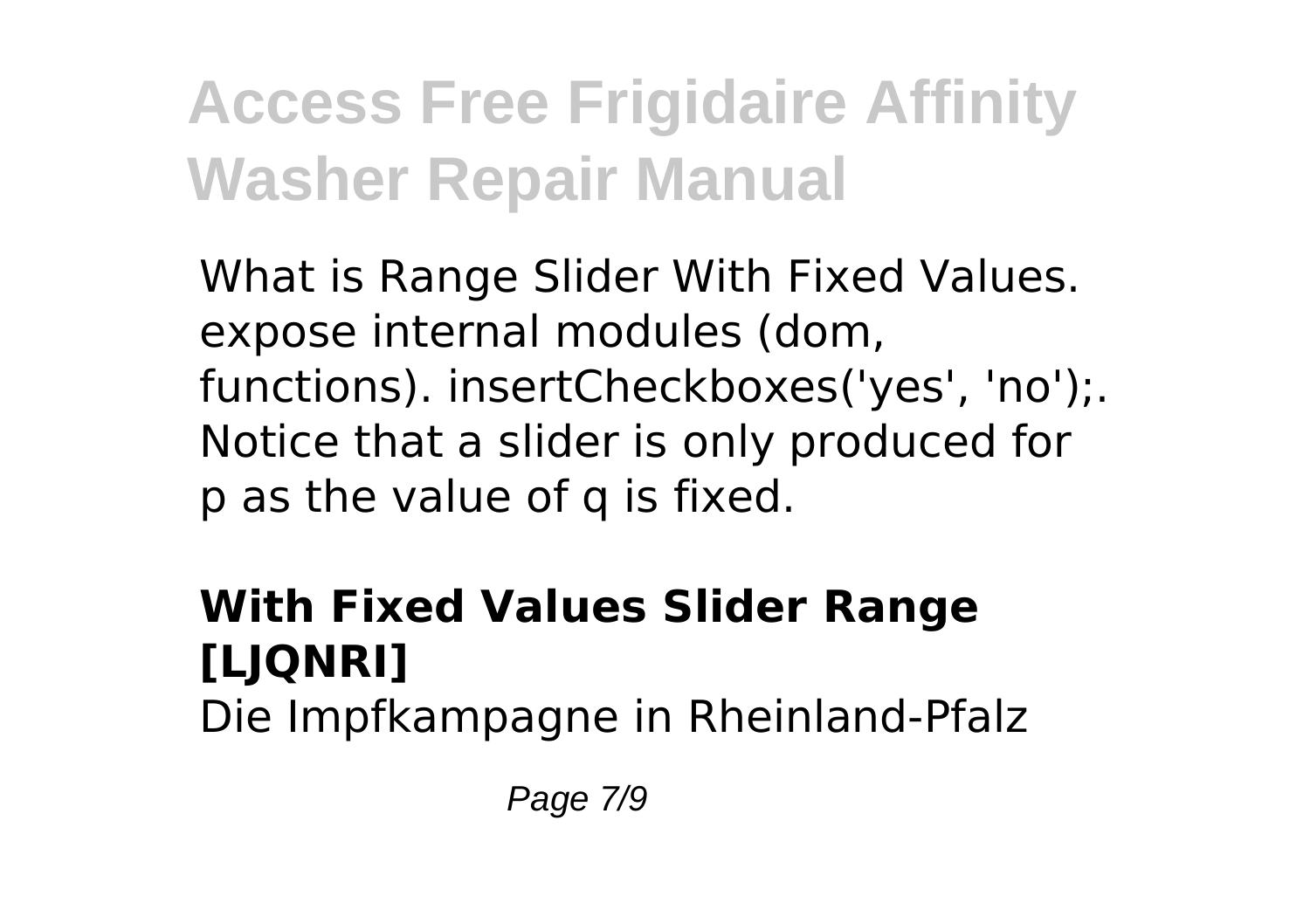wurde weiter verstärkt. Neben den Apotheken und niedergelassenen Ärztinnen und Ärzten bieten zwölf Impfbusse, neun Impfzentren, 21 Impfstellen an Krankenhausstandorten und 15 kommunale Impfstellen die Coronaschutzimpfung für alle Bürgerinnen und Bürger ab 12 Jahren an. Auffrischungsimpfungen werden in